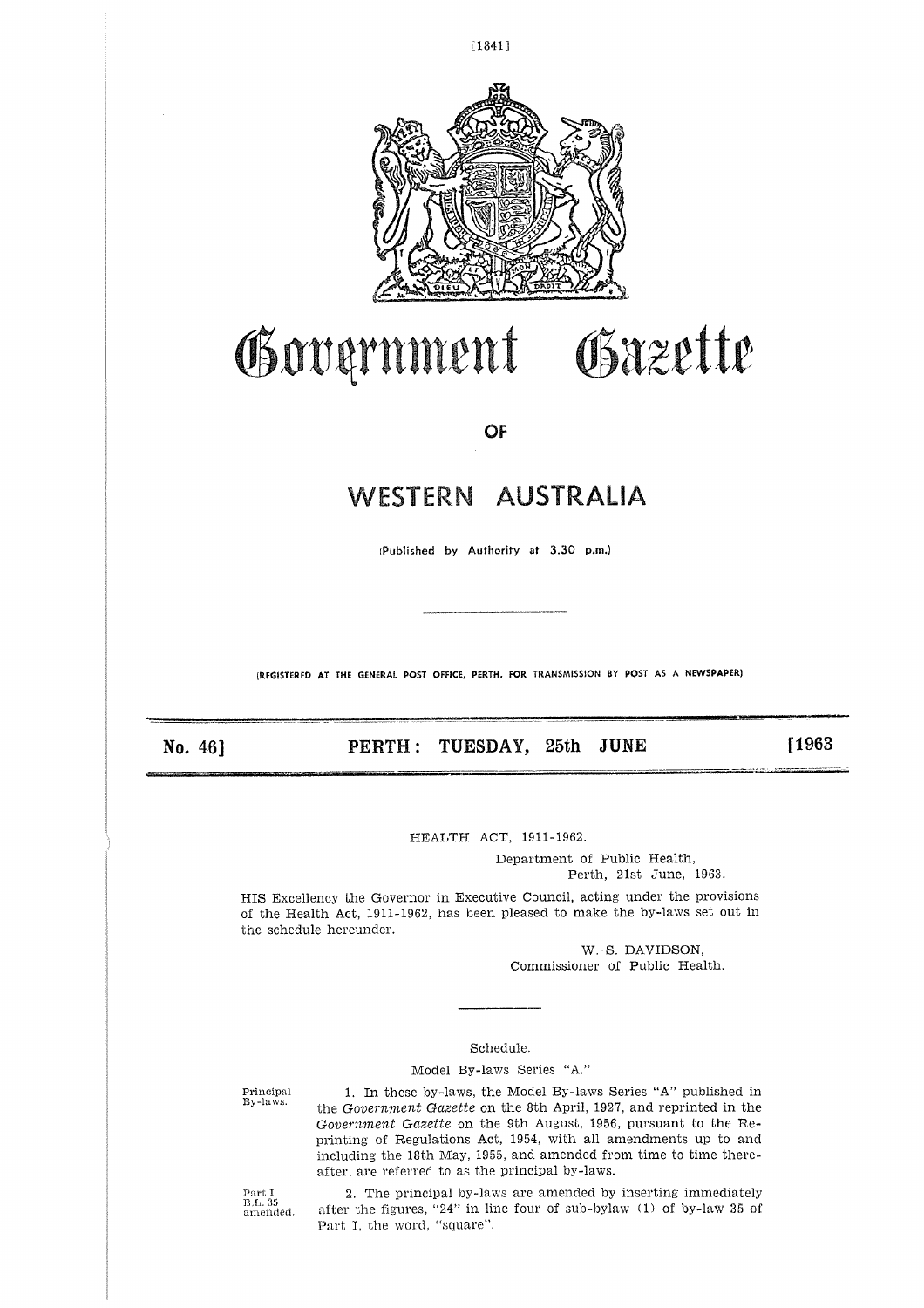#### TRAFFIC ACT, 1919-1961.

#### Police Department, Perth, 21st June, 1963.

HIS Excellency the Governor in Executive Council, acting pursuant to the powers conferred by the Traffic Act, 1919-1961, has been pleased to mak the regulations set out in the schedule hereto, to take effect on and after the  $\mathbf{h}$ 1st July, 1963.

*J.* I. JOHNSTON, Deputy Commissioner of Police.

Schedule. Regulations.

Citation.

1. These regulations may be cited as the Traffic (Vehicle Weights) Regulations, 1963.

Revocation.

2. Division 5 of Part IV of, and the Eighth and Tenth Schedules to, the Traffic Regulations, 1954, are revoked. 3. (1) In these regulations, unless the context otherwise requires

Interpretation.

"Act" means the Traffic Act, 1919, as amended; "aggregate weight", in relation to a motor vehicle, means the permitted aggregate of the tare of, and the load borne by, the vehicle, calculated or determined in accordance with the provisions of, and permitted under, these regulations;

- "goods motor vehicle" means any motor vehicle constructed, equipped or fitted for the conveyance of goods or merchandise, and includes a tractor that is designed and used for drawing other vehicles, although not constructed or designed for carrying any load independently or for carrying any part of the load of the vehicle that it draws;
- "laden weight", in relation to a motor vehicle, means the aggregate of the tare and the load borne by the vehicle while on a road, as acertained in accordance with the provisions of regulation 6 of these regulations;
- "loadmeter" means a portable, mechanical device capable of ascertaining the supported weight on portion of a motor vehicle;
- "manufacturer's gross vehicle weight" means the weight of a goods motor vehicle recorded by the Commissioner of Police as the maximum laden weight recommended by the manufacturer, by specification or otherwise, at which that vehicle, or a motor vehicle of the same make and class or series, or a similar class or series, should be operated;
- "specification" includes any printed catalogue, handbook or other trade printed matter issued by the manufacturers of, and relating to, any motor vehicle, plant machinery or equipment;
- "supported weight" means the weight supported by an axle, tandem axle group, wheel or tyre of a motor vehicle and transmitted to the road by any wheels or tyres of which the centres are included between parallel, transverse, vertical planes, extending across the full width of the vehicle;
- "tandem axle group" means two or more co-ordinated and linked axles equipped with suspension devices for the purpose of equalising the proportion of the load carried by each axle;
- "tare", in relation to a motor vehicle means the net weight of the vehicle unloaded and includes the weight of any fuel contained in the fuel tanks of the vehicle and any tools ordinarily carried for the purpose of servicing the vehicle.

(2) Unless the context otherwise requires, words and expressions used in these regulations have the same respective meanings as are given them in, and for the purposes of, the Act.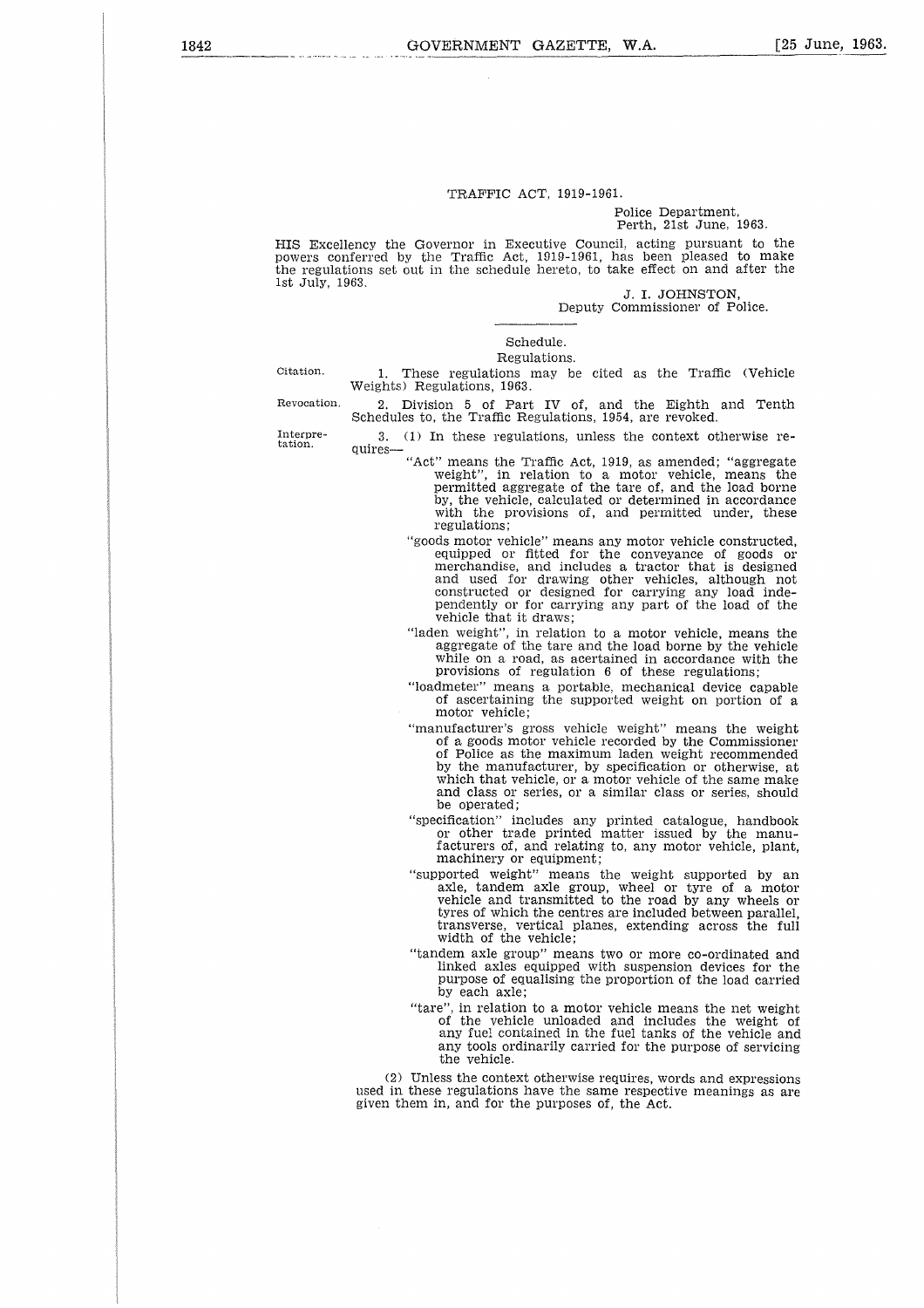tions on Restric-<br>idons on<br>loading<br>Cf. form<br>reg. 170. Cf. former<br>reg. 170.

Restric-<br>
Restric-<br>
(4. (1) A motor vehicle shall not be licensed to carry a load<br>
ioading<br>
of vehicles. weight of the vehicle shall not be licensed to carry a load<br>
of vehicles. weight of the vehicle to exceed any of the tions on that, together with the tare of the vehicle, would cause the laden<br>loading the veight of the vehicle to exceed any of the weights mentioned in Execution of the U.C. of the U.C. or (d) A motor vehicle shall not be licensed to carry a linear that, together with the tare of the vehicle, would cause the laid of vehicles. weight of the vehicle to exceed any of the wei

(2) A person shall not drive, use or suffer or permit any person in his employ to drive or use, a motor vehicle of which the laden weight exceeds

- (a) that prescribed as the aggregate weight of the vehicle, determined in accordance with this regulation;
- (b) the aggregate weight prescribed for its class, calculated in accordance with the Table in Appendix "A" to these regulations; 01'
- (c) the aggregate weight of the vehicle, as set out in the license issued for that vehicle.

(3) Without limiting the generality of subregulation (2) of this regulation, a person shall not drive, use, or suffer or permit any person in his employ to drive or use, a motor vehicle of which the supported weight exceeds

- (a) on any single tyre $-5,000$  lb.;
- (b) on any single axle, fitted with single tyres- $-10,000$  lb.;
- (c) on any single axle, fitted with dual tyres-18,000 lb.;
- (d) on any tandem axle group, fitted with single tyres-20,000 lb., in the aggregate, or 10,000 lb. on any one axle of the group; or
- (e) on any tandem axle group, fitted with dual tyres-29,000 lb., in the aggregate, or 18,000 lb. on any one axle of the group;

or, in any case, exceeds the carrying capacity of the tyre or rim, as prescribed by any regulation made under the Act.

(4) Without limiting the generality of subregulations (2) and (3) of this regulation, the aggregate weight of a goods motor vehicle licensed for the first time after the commencement of these regulations may be determined in the case of

- (a) a vehicle, not being an articulated vehicle, by adding to the manufacturer's gross vehicle weight for that vehicle, if not exceeding 5,500 lb. (49 cwt.), 5 per centum thereof; and
- (b) a vehicle, not being an articulated vehicle, by adding to the manufacturer's gross vehicle weight for that vehicle, if exceeding 5,500 lb. (49 cwt.), 10 per centum thereof; and
- (c) an articulated vehicle, where the manufacturer's gross vehicle weight has been fixed for the tractor (prime mover type) for use as component of an articulated unit, by adding to that weight 10 per centum thereof; and
- (d) an articulated vehicle, where the manufacturer's gross vehicle weight is known for the tractor (prime mover type), as a standard table-top vehicle, only, by adding, to the sum of that weight and 10 per centum thereof, 66<sup>3</sup> per centum of that sum;

but, where any aggregate weight determined or calculated in accordance with this subregulation exceeds that determined or calculated as provided by paragraph (b) of subregulation (2) of this regulation, the latter shall be taken as the aggregate weight.

(5) Except as provided by subregulation (6) of this regulation, where the manufacturer's gross vehicle weight of a goods motor vehicle licensed for the first time after the commencement of these regulations is not recorded by the Commissioner of Police, the aggregate weight of that vehicle may be determined under subregulation (4) of this regulation, by taking the recorded manufacturer's gross vehicle weight of a vehicle of similar construction as being the manufacturer's gross vehicle weight of the vehicle first in this subregulation mentioned.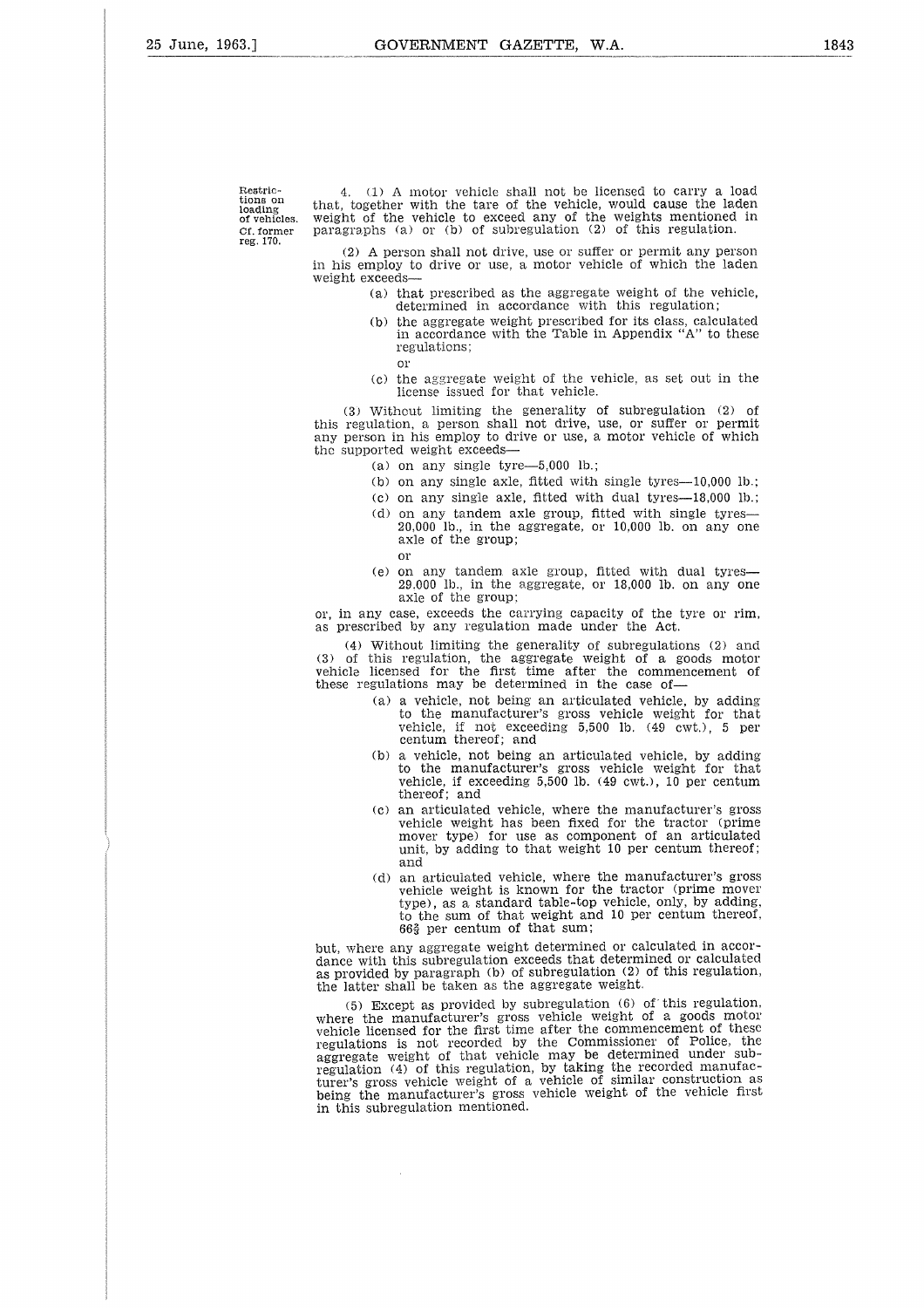(6) In the case of a trailer of which the manufacturer's gross vehicle weight is not recorded by the Commissioner of Police, the aggregate weight shall be determined by adding, to the sum of the tare of the trailer and the weight determined by the owner as the weight it is capable of carrying, 10 per centum of that sum; but the aggregate weight of a trailer shall not, in any case, exceed<br>663 per centum of the aggregate weight, calculated in accordanc with these regulations, of the motor vehicle by which it is drawn.

(7) Where a goods motor vehicle has been added to, altered or modified, at any time after manufacture, the owner thereof may apply to the Commissioner of Police for the determination of a greater aggregate weight than that determined in accordance with the provisions of this regulation; and the Commissioner of Police shall, upon being satisfied that, having regard to the component parts of the vehicle, the addition, alteration or modification is such as to increase the safe loading limits of the vehicle, determine and authorise a greater aggregate weight; and, where a greater aggregate weight is so authorised, that shall be the aggregate weight of the vehicle.

(8) A person shall not drive, use, or suffer or permit any person in his employ to drive or use, a goods motor vehicle licensed for the first time after the commencement of these regulations, unless the aggregate weight of the vehicle and the tare, distinguished, respectively, by the letters "A" and "T", are painted, on the right hand side of the vehicle, in block letters and numerals of at least two inches in height, and are maintained, so as to be clearly legible at a distance of 15 feet.

(9) A person who, in contravention of subregulation (2) of this regulation, drives a motor vehicle of a laden weight greater than the aggregate weight therein prescribed, or having a supported weight greater than that prescribed by subregulation (3) of this regulation, on a road, shall not, on being required by a member of the Police Force or a traffic inspector to remove the load, or as much of it, by which the aggregate weight is exceeded, continue to drive the vehicle on the road, until he has complied with that requirement.

(10) The provisions of subregulations (4) to (9) inclusive of this regulation do not apply to

(a) a trailer having a tare of less than 5 cwt.;

(b) a caravan;

(c) a station wagon or estate car; or

(d) any motor vehicle comprising an excavator, road grader, road roller or bulldozer, or other machine or apparatus, which is not capable of carrying a load, other than its tools, spare parts, fuel, water, oil or other accessories for use in connection with that vehicle.

(11) Nothing in this regulation authorises a person to drive, use, or permit the driving or using of, a motor vehicle, on a road, in contravention of the provisions of any other regulation made under the Act.

Special permits to carry excess weights. Cf. former regs. 170, 170A.

5. (1) Notwithstanding any other provision of these regulations, the Minister may authorise the Commissioner of Police to issue a permit, upon payment of the prescribed fee, permitting-

- (a) the laden weight of a vehicle to exceed the aggregate weight of the vehicle prescribed for its class, to the extent of such extra load, on such road or roads, and subject to such conditions, as may be specified in the permit; and
- (b) any maximum supported weight prescribed by subregulation (3) of regulation 4 of these regulations to be exceeded, to the extent of such extra weight, or such road or roads, and subject to such conditions, as may be specified in the permit;

and the owner or driver of the vehicle may, thereupon, subject to any conditions specified in the permit, convey by that vehicle the extra load or weight, on the road or roads specified in the permit.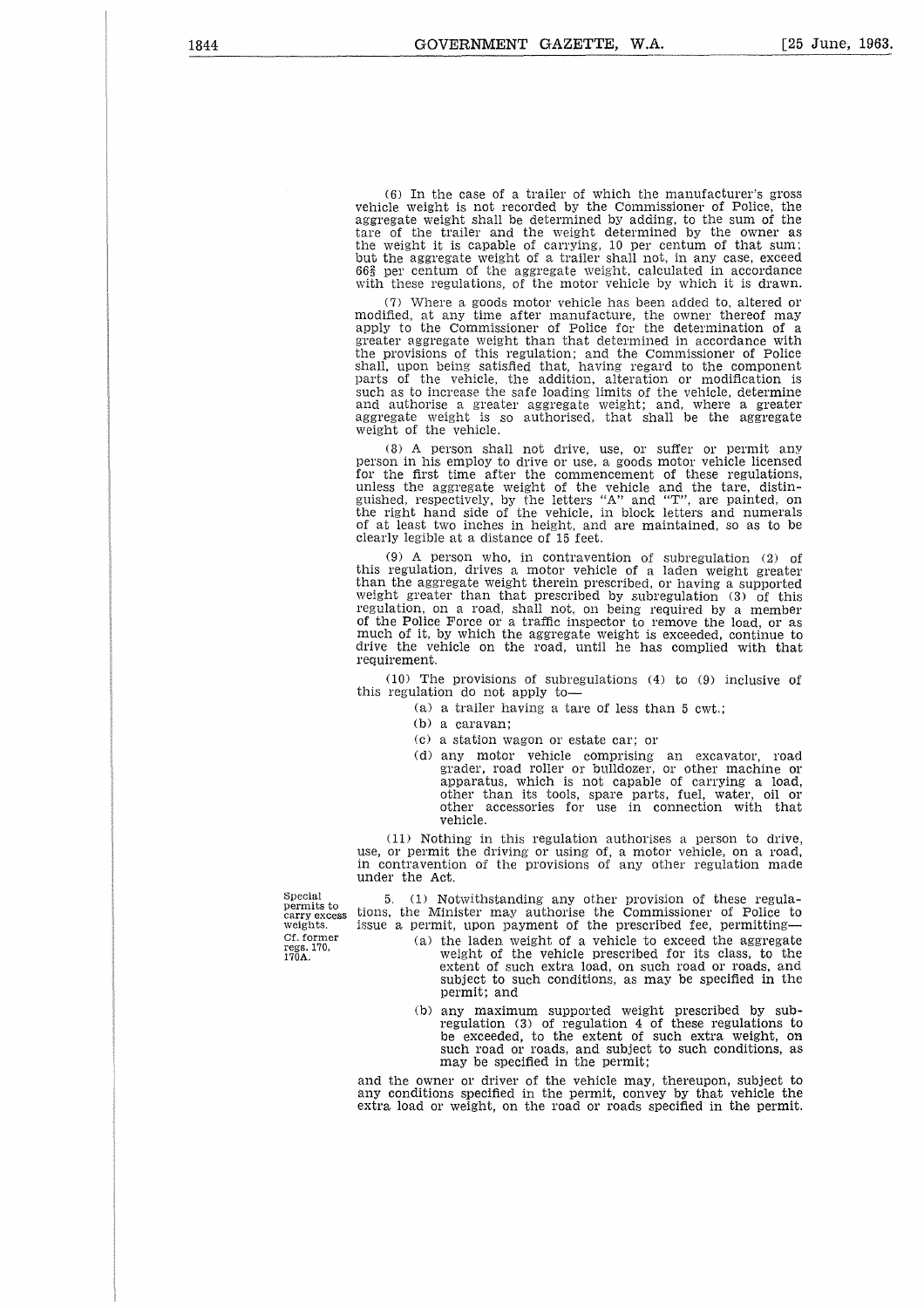(2) The fee payable for a permit issued pursuant to subregulation (1) of this regulation is

- (a) in the case of a licensed vehicle, an annual amount of six pounds for every ton or portion of a ton by which the permitted extra weight exceeds the aggregate weight; and
- (b) in the case of a licensed vehicle, for a specified journey only, threepence per ton mile or portion of a ton mile, for that weight that exceeds the aggregate weight,

prescribed for that class of vehicle by paragraph (b) of subregulation  $(2)$  of regulation 4 of these regulations.

(3) Any fee payable under subregulation (2) of this regulation is payable to the licensing authority that licensed the vehicle.

(4) A vehicle shall not be driven on a road pursuant to a loading permit issued under the provisions of this regulation, unless the permit is carried on that vehicle; and the permit shall be produced by the person in charge of the vehicle for inspection by a member of the Police Force or traffic inspector, on demand.

Ascertainment of load weights. Cf. former reg. 171.

6. (1) Without limiting any other provision of this regulation, the laden weight, or the tare, of a motor vehicle or the supported weight on part of a motor vehicle may be ascertained by weighing the vehicle, or part of the vehicle (as the case may require), on a registered public weighbridge, or on any weighbridge that has been verified under the provisions of the Weights and Measures Act, 1915.

(2) For the purpose of ascertaining the weight of the load carried by a motor vehicle, the quantities of the various goods set out in Appendix "B" to these regulations are deemed to be of the equivalent weight, in tons, as therein shown.

(3) The supported weight on any part of a motor vehicle may be ascertained by a loadometer known as the "Black and Decke" Drive-on Loadometer," the "Hi-way Loadometer" or any loadometer approved for use by the Minister; and in every case a weight so ascertained, less 5 per centum thereof, shall be deemed to be the actual weight.

(4) Notwithstanding the provisions of subregulation (1) of this regulation, and in any event, the laden weight or (in the case of a motor vehicle not carrying a load) the tare, of a motor vehicle computed from an aggregation of the relevant supported weights, ascertained pursuant to the provisions of subregulation (3) of this regulation, shall be taken as being the laden weight or (as the case may be) the tare of the vehicle.

(5) Where the laden weight of, or the weight of the load carried by, or the supported weight on, a motor vehicle cannot be, or<br>cannot conveniently be, ascertained by any other means provided by<br>this regulation, if the load comprises assembled plant, machinery or equipment of any kind, the weight of that load may be ascertained by reference to the manufacturer's specification (if any) relating to that plant, machinery or equipment and the weight therein specified is deemed to be the weight of the plant, machinery or equipment.

(6) For the purposes of subregulation (5) of this regulation, there is a presumption that any printed matter purporting to be a specification is a specification, in the absence of proof to the contrary.

(7) The driver or person in charge of a motor vehicle shall comply with any reasonable direction, given by a member of the Police Force or a traffic inspector, for the purpose of ascertaining any of the weights in this regulation mentioned.

(8) The ascertainment of any weight by any means provided by this regulation is subject to a person's rights under section 43 of the Act.

Offences. 

7. Every person who contravenes the provisions of these regulations commits an offence.

Penalty: For a first offence—twenty pounds; and for any subsequent offence—fifty pounds.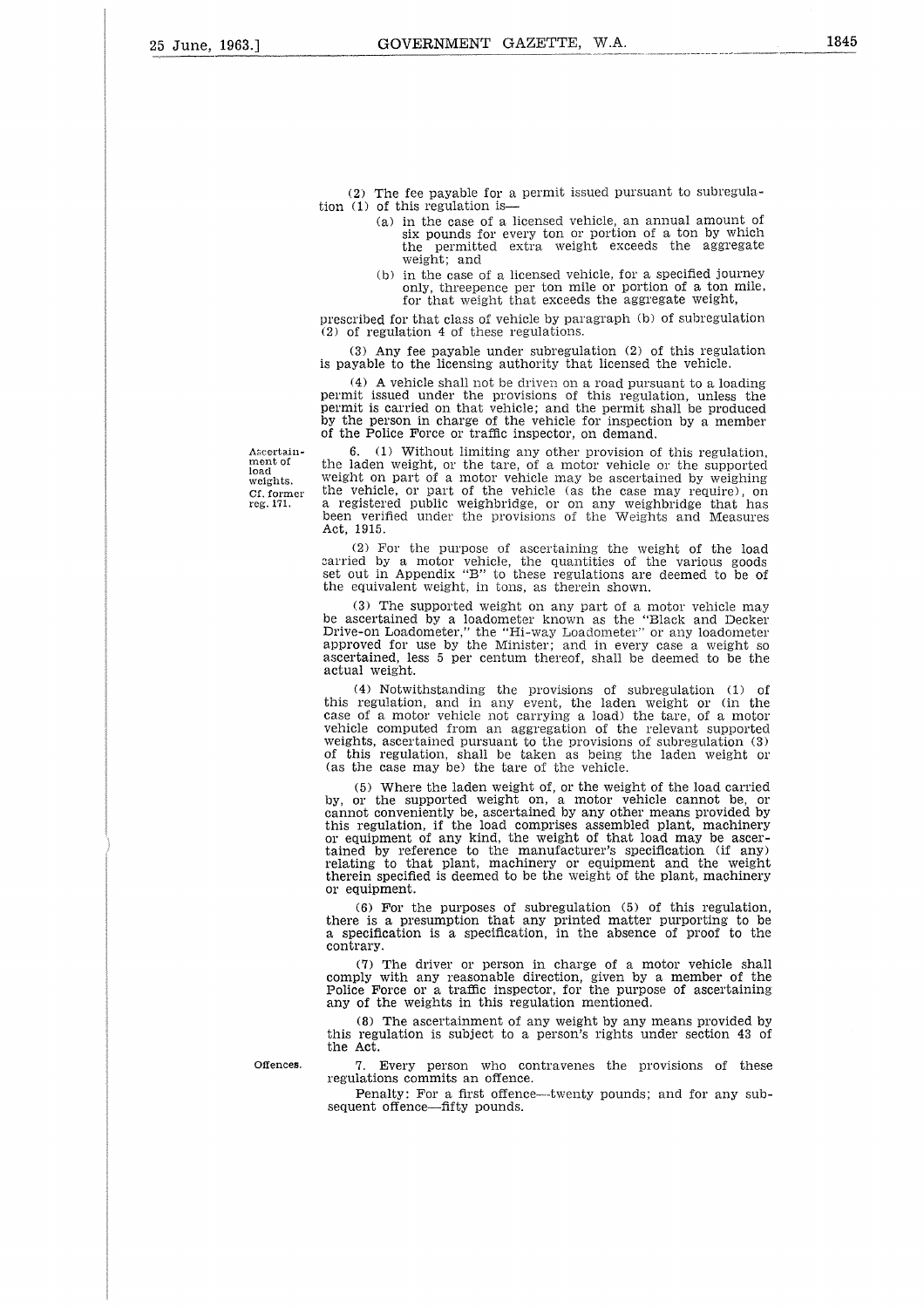#### Appendix "A."

#### The Table.

#### Part I.

#### PERMISSIBLE GROSS LOADS—DIAGRAMMATIC TABULATION.

| Appendix "A."    |                                                                                    |                                                              |                                                            |  |  |  |  |  |  |  |
|------------------|------------------------------------------------------------------------------------|--------------------------------------------------------------|------------------------------------------------------------|--|--|--|--|--|--|--|
| The Table.       |                                                                                    |                                                              |                                                            |  |  |  |  |  |  |  |
|                  |                                                                                    |                                                              |                                                            |  |  |  |  |  |  |  |
|                  | Part I.                                                                            |                                                              |                                                            |  |  |  |  |  |  |  |
|                  | PERMISSIBLE GROSS LOADS-DIAGRAMMATIC TABULATION.                                   |                                                              |                                                            |  |  |  |  |  |  |  |
| CLASS            | TYPE OF VEHICLE                                                                    | AXLE SPACING<br><b>DIMENSIONS</b>                            | Gross<br>Weight<br>of vehicle<br>including load<br>in TONS |  |  |  |  |  |  |  |
| А                | 75<br>Ø                                                                            | Gross load limited by<br>number of tyres                     | g                                                          |  |  |  |  |  |  |  |
| B                | ⊙<br>Ø,                                                                            | Gross load limited by<br>number of tyres                     | 12 /2                                                      |  |  |  |  |  |  |  |
| $B^A$            | ত<br>වල<br>ab                                                                      | ab over 12ft, and under 20ft.<br>ab over 20ft.               | $15 - 17*$<br>17                                           |  |  |  |  |  |  |  |
| C                | ℗<br>⊚<br>Ø<br>øb<br>wb.                                                           | Gross load limited by<br>number of tyres                     | 13%                                                        |  |  |  |  |  |  |  |
| D                | 75<br>ত<br>(2)                                                                     | Gross load limited by<br>number of tyres                     | 17.                                                        |  |  |  |  |  |  |  |
| Ε                | að.<br>wò<br>ত<br>⊛<br>☺                                                           | ab+wb over 22ft and under 30ft.<br>ab+wb over 30ft.          | $18 - 20*$                                                 |  |  |  |  |  |  |  |
| F                | σb.<br>wb<br>Ø<br>℗<br>(2)                                                         | Gross load limited by<br>number of tyres                     | 20<br>$13\%$                                               |  |  |  |  |  |  |  |
| G                | ab<br>Ø<br>⊙<br>C                                                                  | ab over 18ft, and under 20ft.                                | $16 - 17*$                                                 |  |  |  |  |  |  |  |
| $G^{\mathsf{A}}$ | $\omega$ $\overline{\mathscr{D}}$                                                  | ab over 20ft.<br>ab over taft and under 35ft.                | 17 K<br>$16 - 22*$                                         |  |  |  |  |  |  |  |
|                  | ত্য<br>Ø<br>$\overline{\mathcal{L}}$<br>⊛<br>◉<br>ab                               | ab over 36ft.<br>ab+wb over 16ft and under 22ft.             | 22<br>17                                                   |  |  |  |  |  |  |  |
| H                | ত্ত<br>Ξ<br>◎<br>⊗<br>ø۵<br>wb                                                     | ab+wb over 22ft.                                             | 18                                                         |  |  |  |  |  |  |  |
| I                | 72)<br>⊚<br>Ø<br>℗<br>٥b.<br>w۵                                                    | ab+wb over fort and under 34ft.<br>ab+wb over 34ft.          | $16 - 21'2''$<br>21 h                                      |  |  |  |  |  |  |  |
| J                | W<br>Ϋ́.<br>⊕<br>⊛<br>Ø<br>жb.<br>ob.                                              | ab+wb over 16ft and under 47ft.                              | $16 - 25$ <sup>*</sup>                                     |  |  |  |  |  |  |  |
| κ                | $\overline{\textcircled{\scriptsize{2}}}$<br>Ø<br>$\overline{c}$<br>⊚<br>Ø         | ab+wb over 16ft and under 38ft.<br>$ab$ + $wb$ over $38ft$ . | $16 - 22'5''$<br>22 ½                                      |  |  |  |  |  |  |  |
| L                | ab<br>wô<br>⊚<br>⊙<br>ত<br>⊚<br>⊚<br>(2)                                           | ab+wb over 15ft and under 47ft.                              | $16 - 25$ <sup>*</sup>                                     |  |  |  |  |  |  |  |
| м                | n۵<br>(2)<br>⊙<br>⊛<br>⊚<br>⊙<br>ŵ<br>$\mathcal{A}_\mathcal{F}$<br>$\alpha$<br>wp. | ab+ wb over 16ft and under 47ft.                             | $16 - 25^+$                                                |  |  |  |  |  |  |  |
| M <sup>A</sup>   | <b>②</b><br>Ø)<br>ø<br>⊛<br>⊛<br>涂<br>⊕<br>⊛<br>ch.                                | ab+wb over 16ft.and under 47ft.                              | $16 - 25$ *                                                |  |  |  |  |  |  |  |

For permitted loadings within this range, see weights set out in Part II of this Table; but note that the permitted loadings shown in Part I above take precedence over those shown in Part II, below.

NOTES—(see subregulation (3) of this regulation):

- (1) No single tyre to carry more than 5,000 lb.
- (2) No axle with two tyres to carry more than 10,000 lb.
- (3) No axle load to exceed 18,000 lb.
- (4) No tandem axle group with single wheels to carry more than 20,000 lb., or 10,000 lb. on any one axle of the group.
- (5) No tandem axle group with dual wheels to carry more than 29,000 lb., or 18,000 lb. on any one axle of the group.
- (6) Where group of three axles shown read two or more axles.
- (7) All loadings subject to any regulation restricting weights on tyres and rims.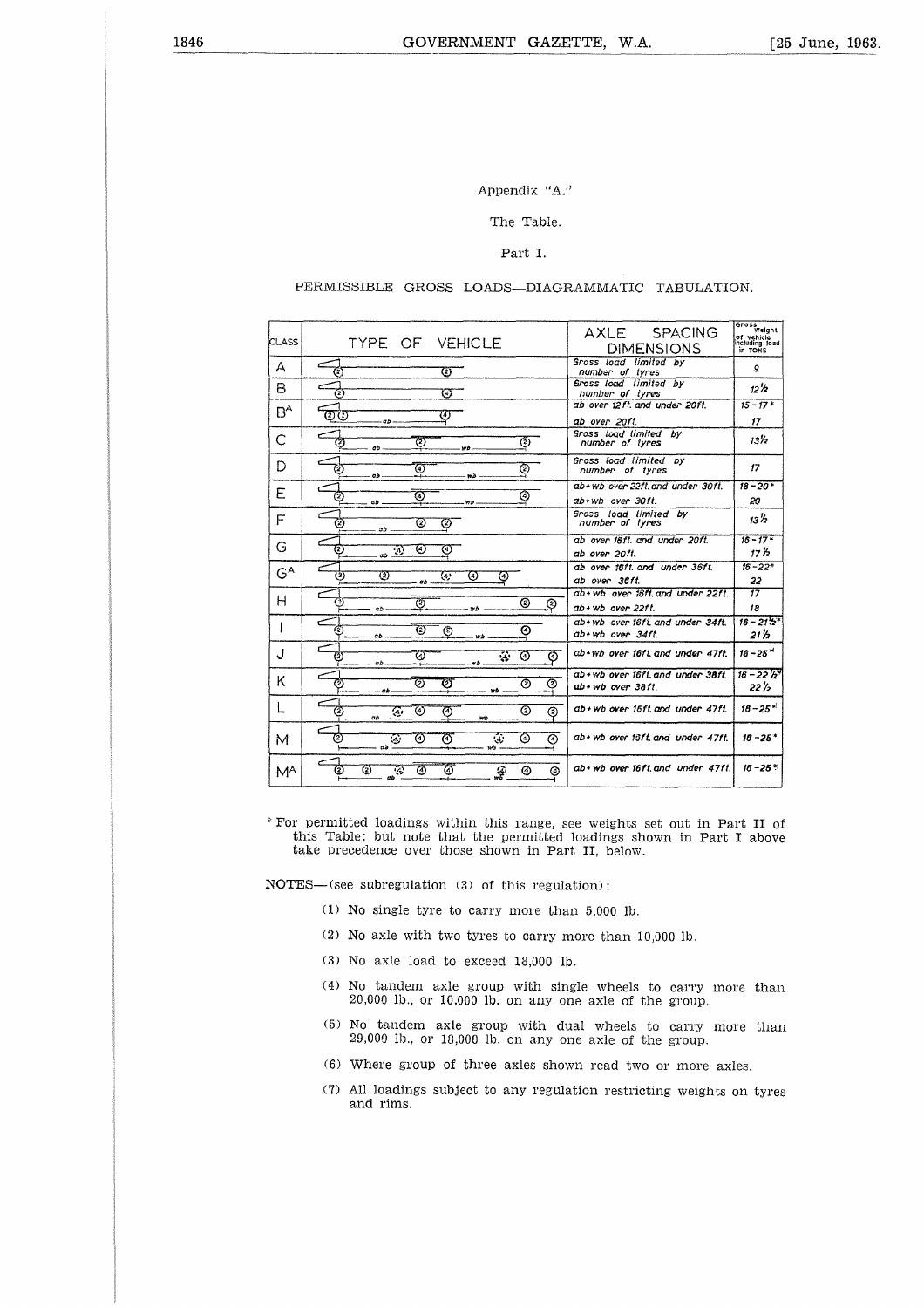|                |                                     |                                                |          |                      |                | Part II. |                                     |    |          |                      |                |
|----------------|-------------------------------------|------------------------------------------------|----------|----------------------|----------------|----------|-------------------------------------|----|----------|----------------------|----------------|
|                |                                     | PERMITTED WEIGHTS IN RELATION TO AXLE SPACING. |          |                      |                |          |                                     |    |          |                      |                |
|                | Extreme Axle<br>Spacing in<br>Feet. |                                                |          | Permissible<br>Gross | Weight.        |          | Extreme Axle<br>Spacing in<br>Feet. |    |          | Permissible<br>Gross | Weight.        |
|                |                                     |                                                |          | Tons. Cwt.           |                |          |                                     |    |          | Tons. Cwt.           |                |
|                | 0 to $3\frac{1}{3}$                 |                                                | .        | 8                    | $\mathbf 0$    | 27       | to under 28                         |    | .        | 19                   | 8              |
| $3\frac{1}{3}$ | to under                            | 8                                              | .        | 13                   | $\bf{0}$       | 28       | , 1                                 | 29 | $\cdots$ | 19                   | 14             |
| 8              | ,,                                  | 9                                              | .        | 13                   | 7              | 29       | ,,                                  | 30 | .        | 20                   | $\mathbf 0$    |
| 9              | ,,                                  | 10                                             | $\cdots$ | 13                   | 14             | 30       | ,,                                  | 31 | .        | 20                   | 6              |
| 10             | ,,                                  | 11                                             | .        | 14                   | 1              | 31       | ,,                                  | 32 | .        | 20                   | 12             |
| 11             | ,,                                  | 12                                             | $\cdots$ | 14                   | 8              | 32       | ,,                                  | 33 | .        | 20                   | 18             |
| 12             | ,,                                  | 13                                             | .        | 14                   | 15             | 33       | ,,                                  | 34 | $\cdots$ | 21                   | 3              |
| 13             | ,,                                  | 14                                             | .        | 15                   | $\overline{2}$ | 34       | , ,                                 | 35 | .        | 21                   | 9              |
| 14             | $\overline{\phantom{a}}$            | 15                                             | .        | 15                   | 9              | 35       | ,,                                  | 36 | .        | 21                   | 15             |
| 15             | ,,                                  | 16                                             | $\cdots$ | 15                   | 16             | 36       | ,,                                  | 37 | .        | 22                   | $\mathbf{1}$   |
| 16             | , ,                                 | 17                                             | $\cdots$ | 16                   | 3              | 37       | ,,                                  | 38 | .        | 22                   | 7              |
| 17             | ,,                                  | 18                                             | .        | 16                   | 10             | 38       | ,,                                  | 39 | $\cdots$ | 22                   | 12             |
| 18             | ,,                                  | 19                                             | .        | 16                   | 16             | 39       | ,,                                  | 40 | .        | 22                   | 18             |
| 19             | ,,                                  | 20                                             | .        | 17                   | $\overline{2}$ | 40       | , ,                                 | 41 | .        | 23                   | $\overline{4}$ |
| 20             | ,                                   | 21                                             | .        | 17                   | 8              | 41       | ,,                                  | 42 | $\cdots$ | 23                   | 10             |
| 21             | ,,                                  | 22                                             | .        | 17                   | 13             | 42       | $, \,$                              | 43 | .        | 23                   | 16             |
| 22             | ,,                                  | 23                                             | $\cdots$ | 17                   | 19             | 43       | , ,                                 | 44 | $\cdots$ | 24                   | $\overline{2}$ |
| 23             | ,,                                  | 24                                             | $\cdots$ | 18                   | 5              | 44       | ,,                                  | 45 | .        | 24                   | 8              |
| 24             | ,,                                  | 25                                             | .        | 18                   | 11             | 45       | ,,                                  | 46 | .        | 24                   | 14             |
| 25             | ,,                                  | 26                                             | .        | 18                   | 17             | 46       | ,,                                  | 47 | $\cdots$ | 25                   | $\bf{0}$       |
| 26             | ,,                                  | 27                                             | .        | 19                   | 3              |          |                                     |    |          |                      |                |

#### Part II.

## PERMITTED WEIGHTS IN RELATION TO AXLE SPACING.

The number of tyres per axle or vehicle limit permissible weight tonnages. Permissible gross weight tonnages shown in the diagrammatic tabulation in Part I of this Table take precedence over tonnages shown in Part II above.

#### Appendix "B."

#### BASIS FOR ASCERTAINING WEIGHT OF LOAD BY MEASUREMENT.

#### Produce.

| Bananas                      |              | .        |          | 22 standard cases   |                         |          |          | $=1$                                                                                             | ton |
|------------------------------|--------------|----------|----------|---------------------|-------------------------|----------|----------|--------------------------------------------------------------------------------------------------|-----|
| Barley                       | $\cdots$     | $\cdots$ |          |                     | 15 bags of 3 bushels    |          | $\cdots$ | $= 1$                                                                                            | ton |
| Bran                         | .            |          |          | 20 standard bags    |                         | $\cdots$ | $\cdots$ | 1<br>$\begin{array}{l} \mathbf{0.5} \\ \mathbf{0.6} \\ \mathbf{0.7} \\ \mathbf{0.8} \end{array}$ | ton |
| <b>Butter</b>                | $\cdots$     | $\cdots$ | 40 boxes |                     | $\sim$                  | $\cdots$ | .        | $= 1$                                                                                            | ton |
| $Chaff$                      | $\cdots$     | $\cdots$ |          | 24 standard bags    |                         |          | $\cdots$ | $= 1$                                                                                            | ton |
| Flour                        | .            | $\cdots$ |          |                     | 15 bags of 150 lb. each |          | $\cdots$ | $= 1$                                                                                            | ton |
|                              |              |          |          |                     | 45 bags of 50 lb. each  |          | $\cdots$ | $= 1$                                                                                            | ton |
| Fruit                        | $\cdots$     | $\cdots$ |          | 40 one-bushel cases |                         |          | $\cdots$ | $= 1$                                                                                            | ton |
| Hay                          | (in sheaves) |          |          | 300 c. ft.          | $\cdots$                | .        | 1.111    | $= 1$                                                                                            | ton |
| Hay (pressed)                |              |          |          | 135 c. ft.          |                         | 1.1.1    |          | $=1$                                                                                             | ton |
| Milk<br>liquids and<br>cream | and other    | .        |          | 224 gallons         | 1.1.1                   | $\cdots$ | .        | -1<br>$\equiv$                                                                                   | ton |
| Oats                         |              |          |          |                     | 18 bags of 3 bushels    |          |          |                                                                                                  | ton |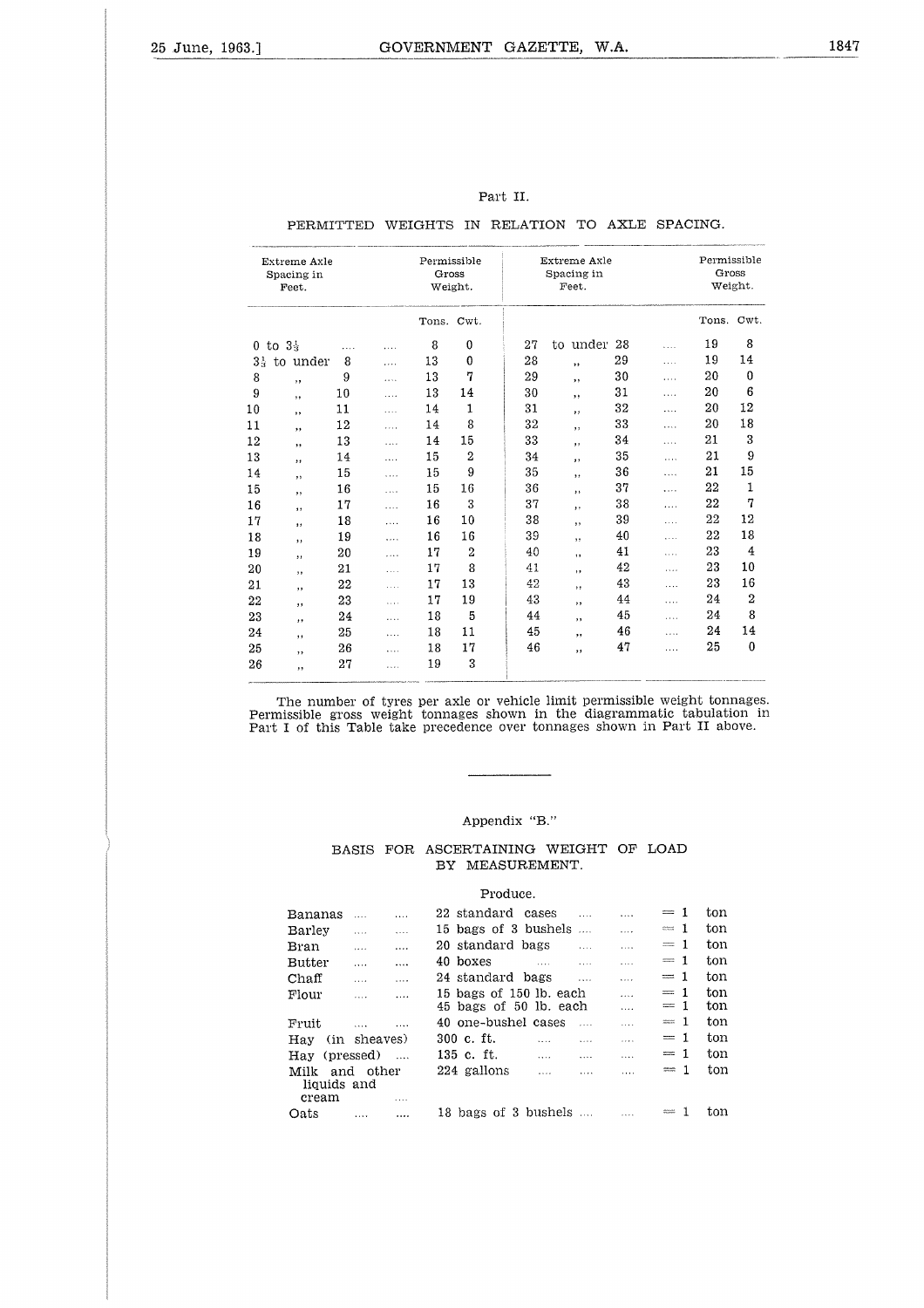|                                                  | GOVERNMENT GAZETTE, W.A.              |                                                                                                                                                                                                                      |              |                        |            |              |
|--------------------------------------------------|---------------------------------------|----------------------------------------------------------------------------------------------------------------------------------------------------------------------------------------------------------------------|--------------|------------------------|------------|--------------|
|                                                  |                                       |                                                                                                                                                                                                                      |              |                        |            |              |
|                                                  |                                       |                                                                                                                                                                                                                      |              |                        |            |              |
|                                                  |                                       |                                                                                                                                                                                                                      |              |                        |            |              |
|                                                  |                                       |                                                                                                                                                                                                                      |              |                        |            |              |
| Onions                                           | 12 bags of 180 lb. each               |                                                                                                                                                                                                                      |              | $\cdots$               | $= 1$      | ton          |
| Pollard<br>$\cdots$ $\cdots$                     | 20 standard bags                      |                                                                                                                                                                                                                      |              | $\mathbf{r}$           | $= 1$      | ton          |
| Potatoes<br>$\cdots$                             | 15 bags of 140 lb. each               |                                                                                                                                                                                                                      |              | $\cdots$               | $= 1$      | ton          |
| Straw (loose)                                    | 450 c. ft.                            | <b>Salar</b> College                                                                                                                                                                                                 | $\ldots$     | $\mathbf{r}$           | $= 1$      | ton          |
| Straw<br>(pressed)                               | 200 c. ft.                            | $\frac{1}{2}$ . The set of $\frac{1}{2}$ is the set of $\frac{1}{2}$                                                                                                                                                 |              | $\cdots$               | $= 1$      | ton          |
| Wheat<br>$\mathcal{L} = \mathcal{L} \mathcal{L}$ | 12 bags of 3 bushels                  |                                                                                                                                                                                                                      |              | $\cdots$               | $= 1$      | ton          |
| Wheat (in bulk).                                 | 48 c. ft.                             | $\label{eq:1} \mathcal{L}_{\mathbf{a}}(\mathbf{x},\mathbf{y}) = \mathcal{L}_{\mathbf{a}}(\mathbf{x},\mathbf{y}) = \mathcal{L}_{\mathbf{a}}(\mathbf{x},\mathbf{y}) = \mathcal{L}_{\mathbf{a}}(\mathbf{x},\mathbf{y})$ |              |                        | $= 1$      | ton          |
| Wool (unwashed)                                  | 7 bales                               | and the same of                                                                                                                                                                                                      |              | $\ddotsc$              | $=1$       | ton          |
| Wool (washed)                                    | 10 bales                              | and the com-                                                                                                                                                                                                         | <b>Sales</b> | $\mathbf{r}$           | $\equiv$ 1 | ton          |
|                                                  |                                       |                                                                                                                                                                                                                      |              |                        |            |              |
|                                                  | Road Metal and Materials, Stone, Etc. |                                                                                                                                                                                                                      |              |                        |            |              |
| Bitumen<br>$\sim$<br>$\cdots$                    | $5\frac{1}{2}$ drums                  | and the company                                                                                                                                                                                                      |              | says and says the same | $=1$       | ton          |
| Bitumen emulsion<br>(when carried in             | 6 drums when full                     |                                                                                                                                                                                                                      |              | and the same           |            | $= 1.3$ tons |
| drums<br>οf<br>16                                |                                       |                                                                                                                                                                                                                      |              |                        |            |              |
| gauge (light)<br>metal each of                   |                                       |                                                                                                                                                                                                                      |              |                        |            |              |

### Road Metal and Materials, Stone, Etc.

| Wool<br>(unwashed)                            | 7 bales                               | $\ldots$ . | $\dots$ .                       | $\sim$ $\sim$ $\sim$ | $= 1$         |    | ton          |
|-----------------------------------------------|---------------------------------------|------------|---------------------------------|----------------------|---------------|----|--------------|
| Wool (washed)<br>$\sim 1.1\, \mathrm{m}$      | 10 bales                              | .          | $\ldots$                        | $\ldots$             | $= 1$         |    | ton          |
|                                               |                                       |            |                                 |                      |               |    |              |
|                                               |                                       |            |                                 |                      |               |    |              |
|                                               | Road Metal and Materials, Stone, Etc. |            |                                 |                      |               |    |              |
| Bitumen<br>$\sim 100$ and $\sim 100$          | $5\frac{1}{2}$ drums                  | .          | $\mathbf{z}$ and $\mathbf{z}$ . | .                    | $=1$          |    | ton          |
| Bitumen emulsion                              | 6 drums when full                     |            | <b>County</b>                   | $\cdots$             |               |    | $= 1.3$ tons |
| (when carried in                              |                                       |            |                                 |                      |               |    |              |
| drums<br>of<br>16                             |                                       |            |                                 |                      |               |    |              |
| gauge (light)                                 |                                       |            |                                 |                      |               |    |              |
| each<br>metal<br>οf<br>capacity 44 gal-       |                                       |            |                                 |                      |               |    |              |
| (7.1/25)<br>lons<br>c.                        |                                       |            |                                 |                      |               |    |              |
| ft.)                                          |                                       |            |                                 |                      |               |    |              |
| Bricks-                                       |                                       |            |                                 |                      |               |    |              |
| Pressed-250 dry or 235 wet                    |                                       | $\ldots$ . | $\ldots$ .                      | .                    | $= 1$         |    | ton          |
| Wire cuts-285 dry or 265 wet                  |                                       | .          | $\sim$ $\sim$ $\sim$            | .                    | $= 1$         |    | ton          |
| Sand lime-320 dry or 300 wet                  |                                       | .          | $\ldots$                        | $\cdots$             | $= 1$         |    | ton          |
| Tapestry-330 dry or 300 wet                   |                                       | .          | .                               | .                    | $=1$          |    | ton          |
| Light weight insulation—440 dry or 405        |                                       |            | wet                             | $\ldots$             | $= 1$         |    | ton          |
| Cement and sand-300 dry or 280 wet            |                                       |            | $\ldots$                        | .                    | $= 1$         |    | ton          |
| Cement<br>and the company of the second       | 18 jute bags                          | .          | .                               | .                    | $=$           | -1 | ton          |
|                                               | 24 paper bags                         | $\ldots$   | $\cdots$                        | .                    | $=1$          |    | ton          |
| Crushed<br>granite                            | 23 c. ft.                             | .          | $\cdots$                        | $\cdots$             | $= 1$         |    | ton          |
| or diorite                                    |                                       |            |                                 |                      |               |    |              |
| Crushed quartzite                             | 24 c. ft.                             | $\cdots$   | $\ldots$                        | .                    | $=1$          |    | ton          |
| Crushed slag<br><b>College</b>                | 18 c. ft.                             | .          | $\ldots$                        | .                    | $= 1$         |    | ton          |
| Earth and sand                                | 25 c. ft.                             | $\cdots$   | .                               | $\ldots$             | $= 1$         |    | ton          |
| Gravel<br>$\sim 1.1\, \mathrm{m}$<br>$\cdots$ | 20 c. ft.                             | .          | $\cdots$                        | .                    | $=$ 1         |    | ton          |
| Iron in all forms                             | $4\frac{1}{2}$ c. ft.                 | $\ldots$   | .                               | .                    | $= 1$         |    | ton          |
| Lime<br>$\sim$ 100 $\mu$<br>$\cdots$          | $18 \text{ bags}$                     | .          | .                               | .                    | $= 1$         |    | ton          |
| Limestone                                     | 32 c. ft.                             | $\cdots$   | .                               | .                    | $= 1$         |    | ton          |
| (building)                                    |                                       |            |                                 |                      |               |    |              |
| Spalls, granite or                            | 20 c. ft.                             | .          | .                               | .                    | $=1$          |    | ton          |
| diorite                                       |                                       |            |                                 |                      |               |    |              |
| Spalls,<br>quartzite                          | 21 c. ft.                             | .          | .                               | .                    | $= 1$         |    | ton          |
| Spalls,<br>gravel<br>lumps,<br>laterite       | 27 c. ft.                             | .          | .                               | .                    | $= 1$         |    | ton          |
| or ironstone                                  |                                       |            |                                 |                      |               |    |              |
| Spalls.<br>limestone                          | 29 c. ft.                             | .          | .                               | .                    | $=1$          |    | ton          |
| Fencing posts, split                          | 35 c. ft.                             | .          | $\ldots$ .                      | $\ldots$             | $\frac{1}{2}$ | -1 | ton          |
| Firewood, jarrah,                             | 80 c. ft.                             | .          | $\ldots$                        | .                    | $=1$          |    | ton          |
| split, 6ft. lengths                           |                                       |            |                                 |                      |               |    |              |
| Firewood,<br>jarrah,                          | 95 c. ft.                             | .          | $\cdots$                        | $\cdots$             | $=1$          |    | ton          |
| 3 to 6ft. lengths                             |                                       |            |                                 |                      |               |    |              |
| (branch timber)                               |                                       |            |                                 |                      |               |    |              |
| Firewood,<br>jarrah                           | 70 c. ft.                             | .          | .                               | $\cdots$             | $= 1$         |    | ton          |
| blocks<br>(mill<br>waste)                     |                                       |            |                                 |                      |               |    |              |
| Firewood, banksia,                            | 100 c. ft.                            | .          | .                               | .                    | $=1$          |    | ton          |
| 6ft. lengths                                  |                                       |            |                                 |                      |               |    |              |
| Jarrah and karri                              | 30 c. ft.                             | 1.1.1      | .                               | .                    | $= 1$         |    | ton          |
| (sawn)<br>flitches                            |                                       |            |                                 |                      |               |    |              |
| and bauks                                     |                                       |            |                                 |                      |               |    |              |
| Jarrah<br>scantling                           | 35 c. ft.                             | .          | $\cdots$                        | $\ldots$ .           | $= 1$         |    | ton          |
|                                               |                                       |            |                                 |                      |               |    |              |
|                                               |                                       |            |                                 |                      |               |    |              |
|                                               |                                       |            |                                 |                      |               |    |              |

 $\mathcal{A}^{\mathcal{A}}$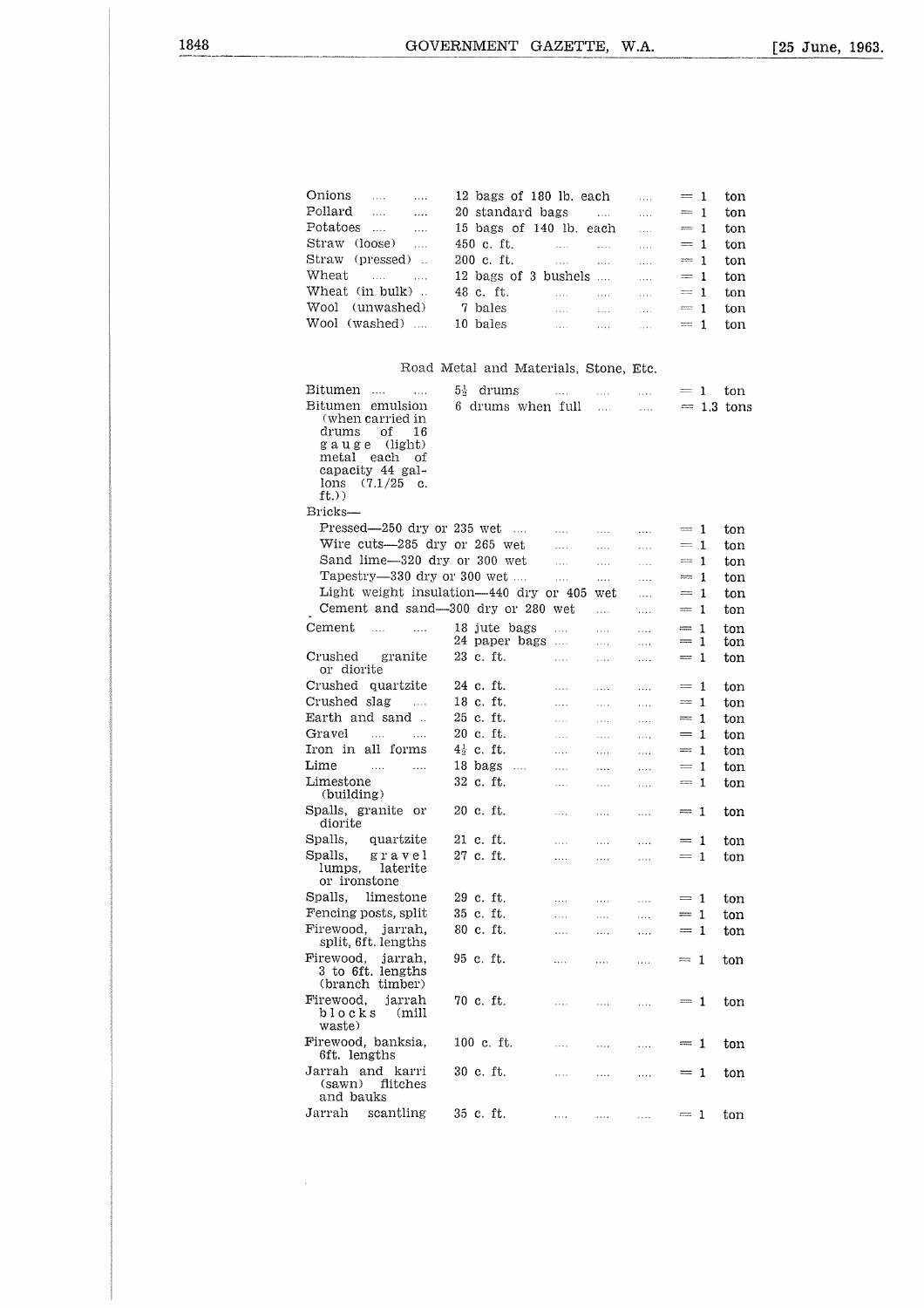$\hat{\vec{r}}$ 

|                                                                                            | GOVERNMENT GAZETTE, W.A. |                                   |                                                                                                                                                                                                                                                               |             |     |
|--------------------------------------------------------------------------------------------|--------------------------|-----------------------------------|---------------------------------------------------------------------------------------------------------------------------------------------------------------------------------------------------------------------------------------------------------------|-------------|-----|
|                                                                                            |                          |                                   |                                                                                                                                                                                                                                                               |             |     |
|                                                                                            |                          |                                   |                                                                                                                                                                                                                                                               |             |     |
|                                                                                            |                          |                                   |                                                                                                                                                                                                                                                               |             |     |
|                                                                                            |                          |                                   |                                                                                                                                                                                                                                                               |             |     |
|                                                                                            |                          |                                   |                                                                                                                                                                                                                                                               |             |     |
|                                                                                            |                          |                                   |                                                                                                                                                                                                                                                               |             |     |
| Jarrah flooring                                                                            | 40 c. ft.                |                                   | $\frac{1}{2}$ . The contract of $\frac{1}{2}$ is the contract of $\frac{1}{2}$ . The contract of $\frac{1}{2}$ is the contract of $\frac{1}{2}$ is the contract of $\frac{1}{2}$ is the contract of $\frac{1}{2}$ is the contract of $\frac{1}{2}$ is the con | $= 1$       | ton |
| Lining boards                                                                              | 85 c. ft.                |                                   | $\ldots$ . $\ldots$ . $\ldots$                                                                                                                                                                                                                                | $= 1$       | ton |
| Baltic, white,<br>any thickness                                                            |                          |                                   |                                                                                                                                                                                                                                                               |             |     |
| Lining boards                                                                              | 80 c. ft.                | $\ddotsc$                         |                                                                                                                                                                                                                                                               | $= 1$       | ton |
| Baltic, red, any<br>thickness                                                              |                          |                                   |                                                                                                                                                                                                                                                               |             |     |
| Oregon (sawn)  60 c. ft.                                                                   |                          |                                   | and the state of the state                                                                                                                                                                                                                                    | $= 1$       | ton |
| Piles, logs and telegraph or electric light poles—<br>rough-30 c. ft. $= 1$ ton; 50 c. ft. |                          |                                   |                                                                                                                                                                                                                                                               | $=$ 33 cwt. |     |
| Piles, logs and telegraph or electric light poles—                                         |                          |                                   |                                                                                                                                                                                                                                                               |             |     |
| squared, sawn or hewn— $30$ c. ft.                                                         |                          |                                   |                                                                                                                                                                                                                                                               | $= 1$       | ton |
| Sandalwood and sandalwood pieces-110 c. ft. or 27                                          |                          |                                   |                                                                                                                                                                                                                                                               |             |     |
| bags of 3 bushels $\dots$ $\dots$ $\dots$                                                  |                          |                                   | .                                                                                                                                                                                                                                                             | $= 1$       | ton |
| Scaffold poles  40 c. ft.                                                                  |                          | <b>Contract Contract Contract</b> | <b>Sales Committee</b><br>$\sim$                                                                                                                                                                                                                              | $= 1$       | ton |
| Sleepers, jarrah                                                                           | 30 c. ft. $\cdots$       |                                   | and the state<br>$\cdots$                                                                                                                                                                                                                                     | $= 1$       | ton |
| Sleepers, wandoo                                                                           | $28$ c. ft.              |                                   | $\mathbf{r}$                                                                                                                                                                                                                                                  | $= 1$       | ton |
|                                                                                            |                          |                                   |                                                                                                                                                                                                                                                               |             |     |
|                                                                                            |                          |                                   |                                                                                                                                                                                                                                                               |             |     |

Miscellaneous.

| Beer—                                                                                                                                     |      |             |                    |          |          |                         |              |                   |
|-------------------------------------------------------------------------------------------------------------------------------------------|------|-------------|--------------------|----------|----------|-------------------------|--------------|-------------------|
| $\frac{1}{2}$ hogsheads<br>$\cdots$                                                                                                       | 5.7  | $\ddotsc$   | $\cdots$           | $\cdots$ | $\cdots$ | $= 1$                   |              | ton               |
| Kilderkins:                                                                                                                               |      |             |                    |          |          |                         |              |                   |
| 18 gallons<br>(wood)                                                                                                                      | 8.2  | $\cdots$    | .                  | .        | $\cdots$ | $= 1$                   |              | ton               |
| (steel)<br>gallons<br>18                                                                                                                  | 9.1  | $\cdots$    | .                  | $\cdots$ | $\cdots$ | $= 1$                   |              | ton               |
| 10 gallons<br>(wood)                                                                                                                      | 14   | .           | .                  | .        | .        | $= 1$                   |              | ton               |
| 10 gallons<br>(steel)                                                                                                                     | 15.5 | .           | .                  | $\cdots$ | $\sim$   | $= 1$                   |              | $_{\rm ton}$      |
| 5 gallons<br>(wood)                                                                                                                       | 26.1 | .           | $\cdots$           | $\cdots$ | $\cdots$ | $= 1$                   |              | $_{\rm ton}$      |
| Cases:                                                                                                                                    |      |             |                    |          |          |                         |              |                   |
| packed<br>4 dozen<br>(wood)                                                                                                               | 11.9 | $\cdots$    | .                  | .        | $\cdots$ | $=1$                    |              | ton               |
| 5 dozen without<br>lids (wood)                                                                                                            | 10.1 | $\cdots$    |                    | $\cdots$ | .        | $= 1$                   |              | ton               |
| 5 dozen with lids<br>(wood)                                                                                                               | 9.9  | .           | $\cdots$           | 1.11     | .        | $= 1$                   |              | ton               |
| 5 dozen (iron)                                                                                                                            | 10.3 | $\cdots$    | $\cdots$           | $\cdots$ | .        | $\frac{1}{2}$           | 1            | ton               |
| Dieseline-diesel<br>fuel                                                                                                                  |      |             | 6 drums, when full |          | .        |                         |              | $\,=\,1.1\,$ tons |
| (when carried<br>in<br>16<br>gauge<br>drums.<br>metal<br>each<br>(light)<br>of capacity 44 gal-<br>$lons$ $(7.1/25$ c. ft.))              |      |             |                    |          |          |                         |              |                   |
| Furniture (loose)<br>$\cdots$                                                                                                             |      | 50 c. ft.   | $\sim$             | $\cdots$ | $\cdots$ | $\qquad \qquad =\qquad$ | -1           | ton               |
| Fuel oils<br>$\cdots$<br>.                                                                                                                |      | 250 gallons |                    | .        | .        | <b>CONTROL</b>          | $\mathbf{1}$ | ton               |
| Gypsum<br>.<br>.                                                                                                                          |      | 40 c. ft.   | $\sim$             | $\cdots$ | .        | $=1$                    |              | ton               |
| Kerosene<br>.<br>$\cdots$                                                                                                                 |      | 280 gallons |                    | $\cdots$ | 1111     | $= 1$                   |              | ton               |
| Lubricating oils<br>$\cdots$                                                                                                              |      | 250 gallons |                    | $\cdots$ | $\cdots$ | $= 1$                   |              | ton               |
| Lubricating oil—(when<br>carried in drums of<br>(light)<br>16<br>gauge<br>metal each of capa-<br>city of 44 gallons<br>$(7.1/25$ c. ft.)) |      |             | 6 drums, when full |          | .        |                         |              | $= 1.2$ tons      |
| Manures (Artificial)-<br>Superphosphate                                                                                                   | 12   | bags        | .                  | .        |          | $=$                     | -1           | ton               |
| $(Artificial)$ —<br>Manures<br>Potato                                                                                                     | 14   | bags        | .                  | .        | .        | $\sim$                  | $\mathbf{1}$ | ton               |
| Merchandise (not<br>otherwise<br>enumer-<br>ated)                                                                                         |      | 50 c. ft.   | $\cdots$           |          |          | $= 1$                   |              | ton               |
| Motor spirit and pet-<br>rol                                                                                                              |      | 320 gallons |                    | .        | .        | $\frac{1}{2}$           | -1           | ton               |